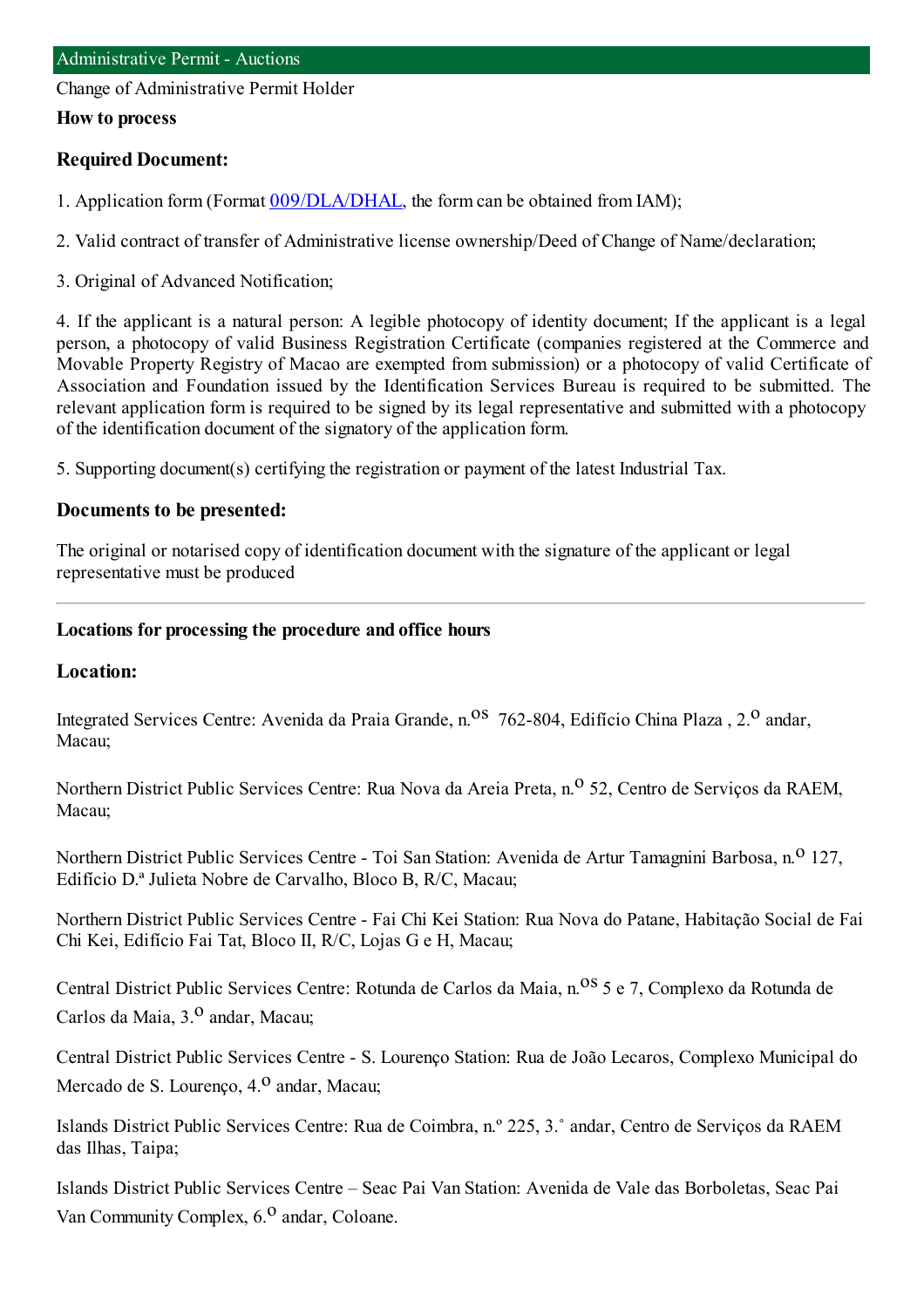# **Office hours:**

Monday to Friday, 9:00 a.m. to 6:00 p.m. (no lunch break, closed on Saturdays, Sundays and public holidays)

### **Fees**

## **Application fee:**

Not Applicable

## **Form fee:**

Not Applicable

## **Stamp Duty:**

Not Applicable

## **Deposit:**

Not Applicable

## **Fees, Charges and Prices List:**

Not Applicable

### **Time required for processing**

### **Processing time:**

7 working days

### **Remarks/ points to note for application**

### **Important note:**

1. The concerned person is required to apply in person or via an authorized person;

2. The above-mentioned documents must be signed by the applicant or legal representative, with the exception of documents issued by government departments or public entities.

### **Relevant standards or requirements**

Not Applicable

### **Progress enquiry and obtaining result of service**

Visit in person to obtain the result

### **Formalities**

- First-time Application
- Replacement